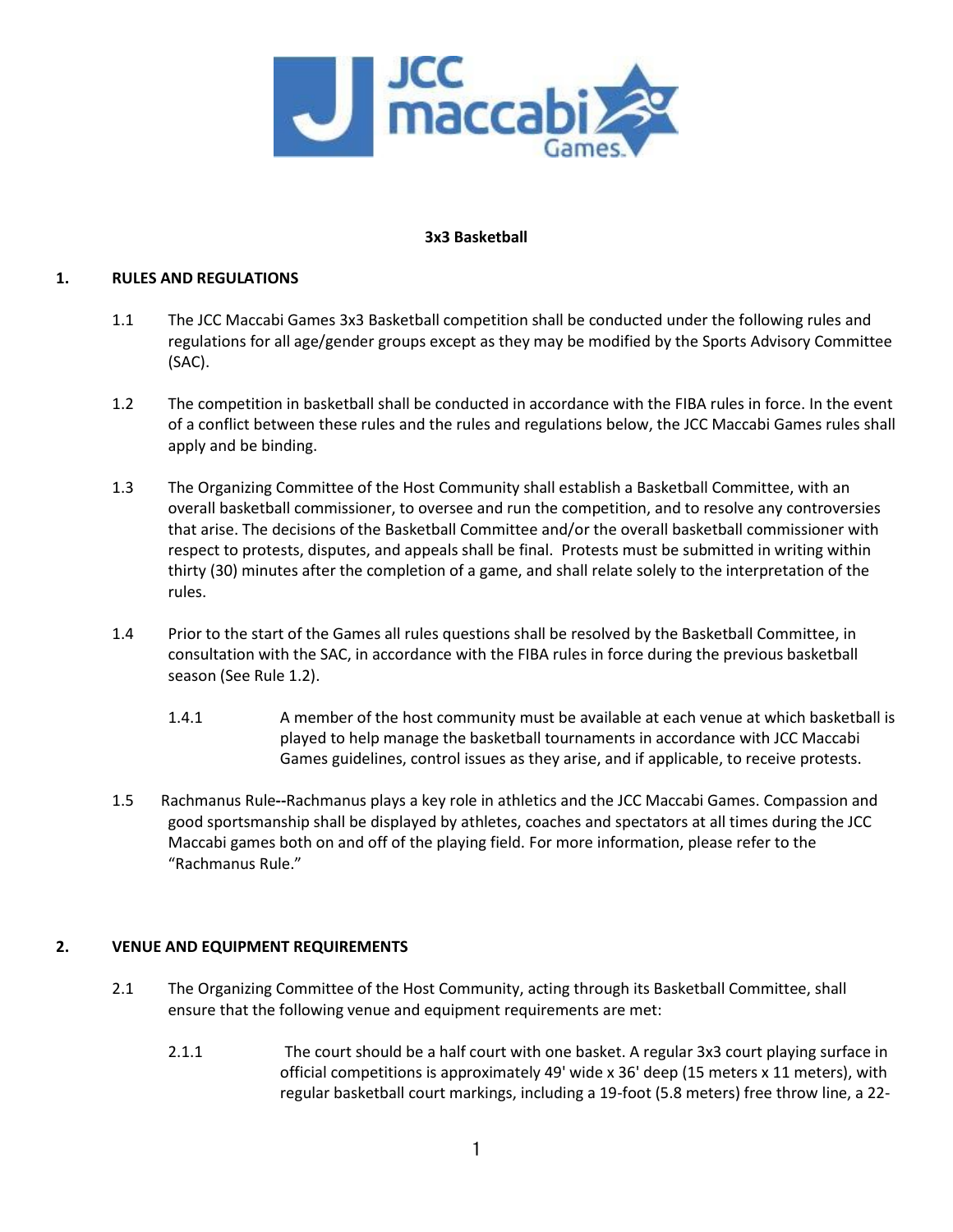foot (6.75 meters) 2-point line, and a "no-charge semi-circle" area underneath the one basket. Half of a traditional basketball court may be used.

- 2.1.2 The ball used in a 3x3 basketball game is different from a regular one. A size 6 ball should be used.
- 2.2 Up to two but at least one uniformed referees shall be assigned to each game. These officials shall hold a valid basketball official's certification or license recognized by the NFHS, a state high school activities association, a college athletic association, FIBA, or an international equivalent, and must be at least eighteen (18) years old.
- 2.3 Basketball Scheduling-- Regular playing time is 15 minutes. Score limit is 21 points and applies to regular playing time only.

# **3. PARTICIPANTS**

3.1 A team shall consist of a minimum of four (4) and a maximum of five (5) players. Three players are on the court and there can be one or two substitutes.

# **4. COMPETITION FORMAT**

- 4.1 Teams should report one fifteen minutes before the scheduled game start time.
	- 4.1.1 A team shall be allowed a five (5) minute grace period after the scheduled start time before the game is a forfeit unless due to a Games transportation issue. The game shall not be delayed if and when at least the coach and five (5) players on a team are present.
- 4.2 In addition to Rule 4.1.1 above, a team shall forfeit a game under the following circumstances:
	- 4.2.1 If the coach is ejected from the game, and no other member of the coaching staff remains and no credentialed adult from the delegation, excluding spectators, is available to assume the coaching duties.
	- 4.2.2 If a team refuses to play a game or leaves the court before the end of a game without a valid reason, as determined by the Basketball Committee, in such an event, the team shall be disqualified from the tournament, and all previous and subsequent games shall be forfeited.
	- 4.2.3 The score of a game that is a forfeit shall be 21-0.
	- 4.2.4 Coaches of both teams must sign the game results' card and return it to the referee, who shall turn the card into the basketball site coordinator or member of the Basketball Committee.
- 4.3 A regulation game shall consist of one (1) fifteen (15) minute period running time. The clock will not stop on referee whistles throughout the game until the final two (2) mins when it will switch to stop time. There shall be a ten (10) -minute warm-up period before the start of the games, with no game starting before its scheduled time.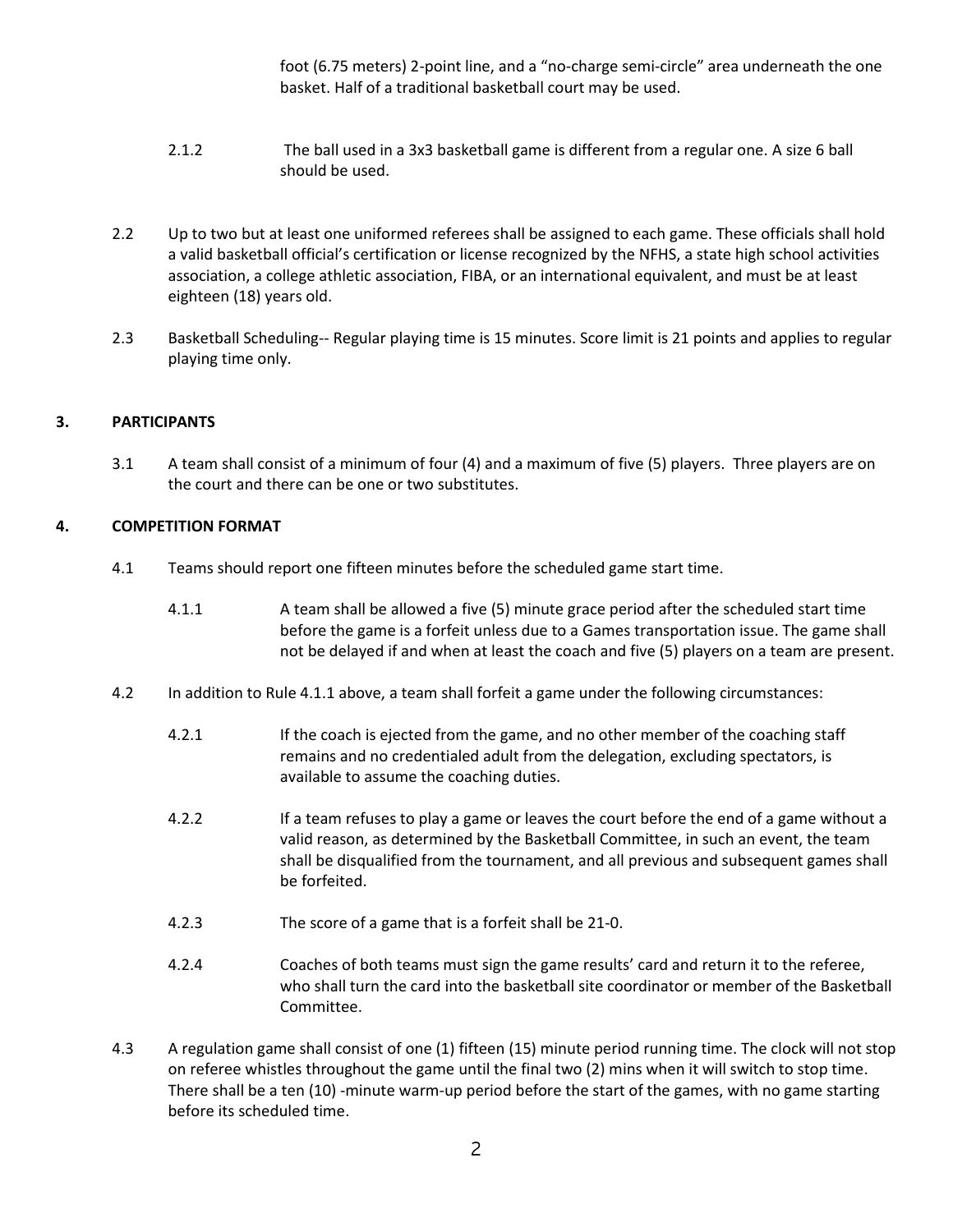- 4.3.1 A coin flip shall determine which team gets the first possession. The team that wins the coin flip can either choose to benefit from the ball possession at the beginning of the game or at the beginning of a potential overtime.
- 4.3.2 Each team shall have one (1) "full" one-minute timeouts that can be used in dead ball situations
- 4.3.3 In the event that a game is tied at the end of regulation, an overtime period will be played until a winner is declared. There shall be a break of 1 minute before the overtime starts.
- 4.3.4 Overtime is decided by the first team to score two (2) points wins the game.
- 4.3.5 The clock shall be stopped during dead ball situations and free throws. The clock shall be restarted after the exchange of the ball is completed (as soon as it is in the offensive team's hands).
- 4.3.6 Each team will receive one additional 30 second time out per overtime period in addition to any time outs remaining at the conclusion of regulation time.
- 4.3.7 If the court is equipped with a shot clock, a team must attempt a shot within 12 seconds. The clock shall start as soon as the ball is in the offensive players' hands. If there is not a shot clock available, the referee should give a warning and count down when there are five seconds left.

## 4.4 Fouls

- .4.1 All personal and team fouls will continue from the end of regulation.
- 4.4.2 A team is in a penalty situation after it has committed 6 fouls. After a team has reached 9 team fouls, any subsequent foul will be considered technical. For the avoidance of doubt, players are not excluded based on the number of personal fouls subject to art. 15. 4.4.3 Fouls during the act of shooting inside the arc shall be awarded 1 free throw, whilst fouls during the act of shooting behind the arc shall be awarded 2 free throws. 4.4.4 Fouls during the act of shooting followed by a successful field goal shall be awarded 1 additional free throw. 4.4.5 Team fouls 7, 8 and 9 shall always be awarded with 2 free throws. The 10th and any subsequent team foul as well as technical and unsportsmanlike fouls will be always awarded with 2 free throws and ball possession. This clause is applied also to fouls

during the act of shooting and overrules 7.2 and 7.3.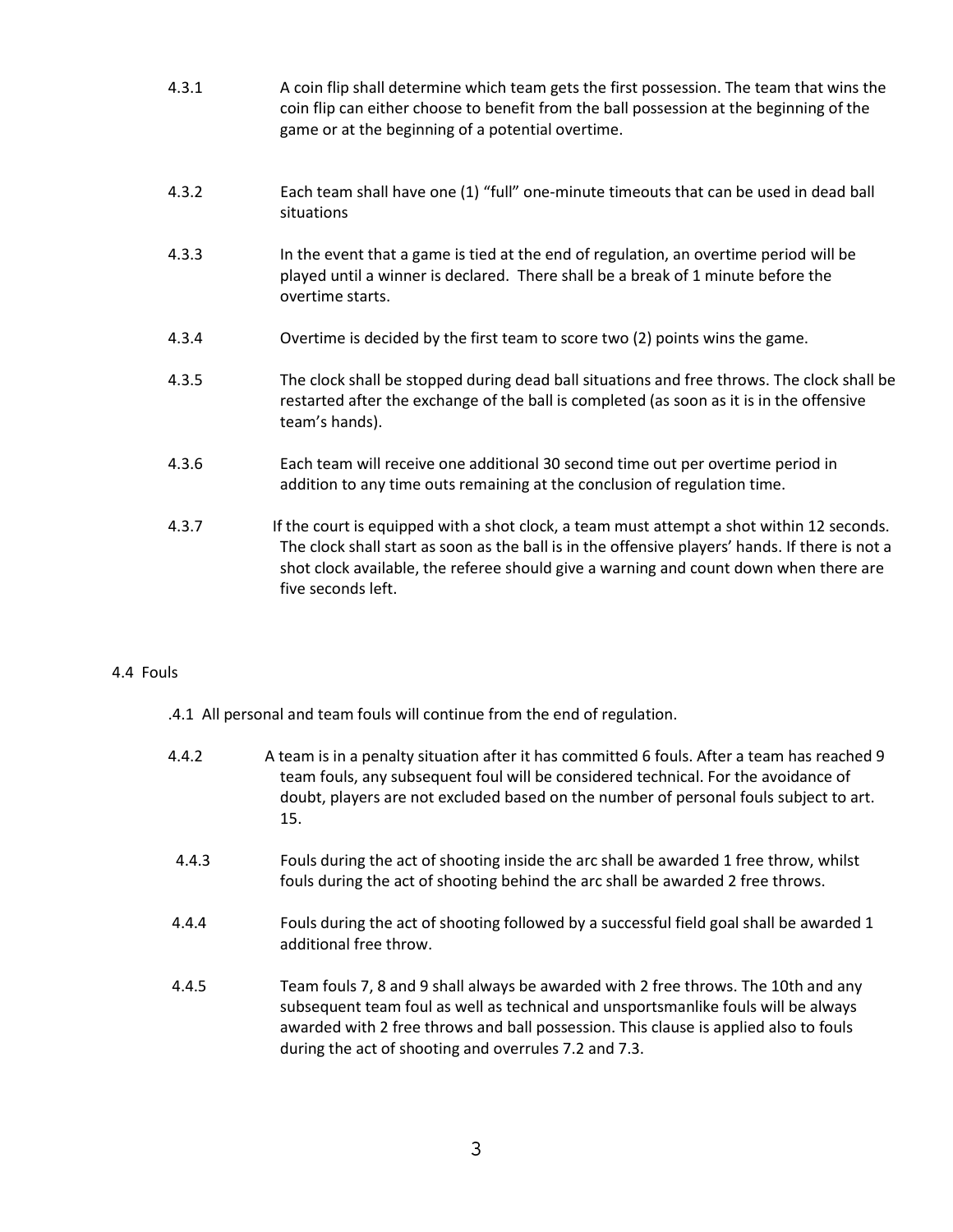- 4.4.6 Possession is kept after the last free throw derived from an unsportsmanlike or technical foul and the game shall continue with an exchange of the ball behind the arc at the top of the court.
- 4.5 Game play: Following each successful field goal or last free throw, a player from a non-scoring team will resume the game by dribbling or passing the ball from inside the court directly underneath the basket (not from behind the end line) to a place on the court behind the arc.
	- 4.5.1. The defensive team is not allowed to play for the ball in the "no-charge semi-circle area" underneath the basket.
	- 4.5.2 Following each unsuccessful field goal or last free throw (ex article 7.5):
	- 4.5.3 If the offensive team rebounds the ball, it may continue to attempt to score without returning the ball behind the arc.
	- 4.5.4 If the defensive team rebounds or steals the ball, it must return the ball behind the arc (by passing or dribbling).
	- 4.5.4 Possession of the ball given to either team following any dead ball situation shall start with an exchange of the ball (between the defensive and the offensive player) behind the arc at the top of the court.
	- 4.5.5 A player is considered to be "behind the arc" when neither of his feet are inside nor stepping on the arc.
	- 4.5.6 In the event of a jump ball situation, the defensive team shall be awarded the ball.
- 4.6 Only the head coach shall be allowed to stand during play and must limit walking to the length of the team's bench. The first violation of this rule shall result in a warning by the referee, and the second shall result in a technical foul.
- 4.7 A player who received two technical fouls in one game will not be permitted to participate in the team's next game.
- 4.8 If there are ties in the standings after Round Robin play, the following procedures shall determine team rankings.

If 2 teams are tied:

- 1. Head to head competition (if applicable)
- 2. Record against common opponents in Round Robin play (if applicable)
- 3. Overall opponents' won-loss record in Round Robin play (SOS)
- 4. Score differential versus common opponents in Round Robin (if applicable). Maximum points differential of twenty (20) per game.
- 5. Draw names to determine seeding. First name drawn is the higher ranked (better) seed.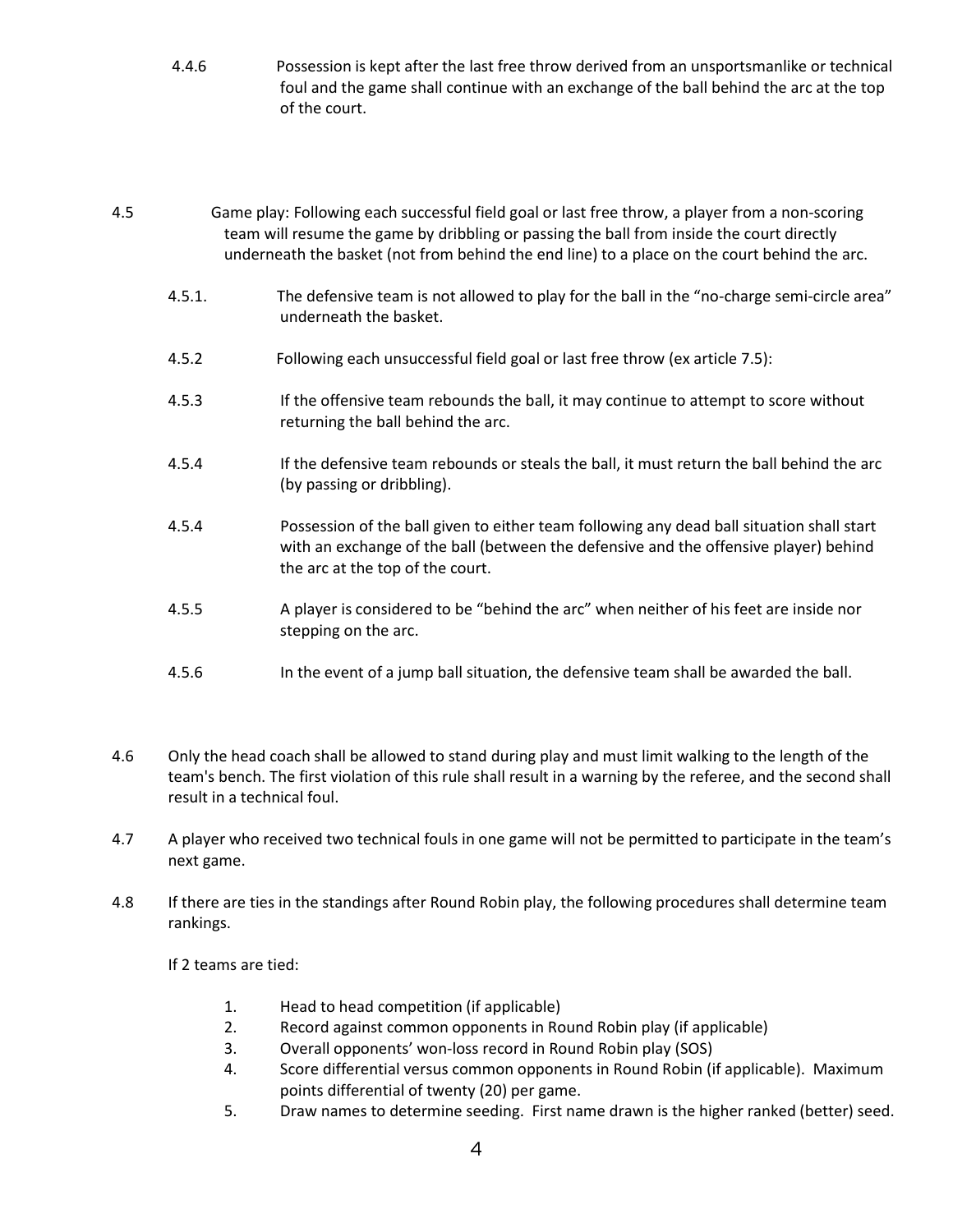#### If 3 or more teams are tied:

- 1. Head to head competition (used only if all 3 teams have played one another and one team is undefeated vs other opponents)
- 2. Record against common opponents in Round Robin play (if applicable)
- 3. Overall opponents' won-loss record in Round Robin play (SOS)
- 4. Score differential versus common opponents in Round Robin play (if applicable). Maximum points differential of twenty (20) per game.
- 5. Draw names to determine seeding. First name drawn is the higher ranked (better) seed. Continue process until all names have been drawn.

### Notes:

- A. If 3 or more teams are tied, using the procedures listed above; the highest seed of the 3 (or more) shall be determined. If there are still 3 or more teams tied follow the same instructions above, pulling out one team at a time then restarting the entire process until there are two teams than only one left.
- B. A member of the Basketball Committee and/or the overall basketball commissioner or designee will draw names. Delegation heads will be notified of the results.

## **5. TOURNAMENT FORMAT**

- 5.1 The format for all team and individual sport competitions shall be created by the Sports Advisory Committee (SAC). Final sports competition formats will be determined after consultation between the applicable SAC Chair and the Host Community.
- 5.2 Slotting of teams for the preliminary rounds shall be done by a blind draw conducted by a member of the SAC.
- 5.3 Every effort will be taken to create a tournament that allows each team to participate in a minimum of seven (7) games. Six (6) will be in the Round Robbin and one (1) will be in the play offs.

## **6. DRESS AND EQUIPMENT**

- 6.1 Clean and customarily acceptable basketball attire shall be worn by all players. If there is any doubt as to the acceptability of the attire, the decision of the Basketball Committee shall be final.
	- 6.1.1 Each player must have two (2) jerseys, one (1) light and one (1) colored or a reversible jersey, with one side light and the other colored.
	- 6.1.2 The jerseys must have numbers on the front and the back, and players must wear the same number throughout the tournament. (Exception: Damage to original jersey, i.e. theft, torn jersey, blood on jersey.)
	- 6.1.3 All Delegations will be allowed to follow FIBA guidelines.